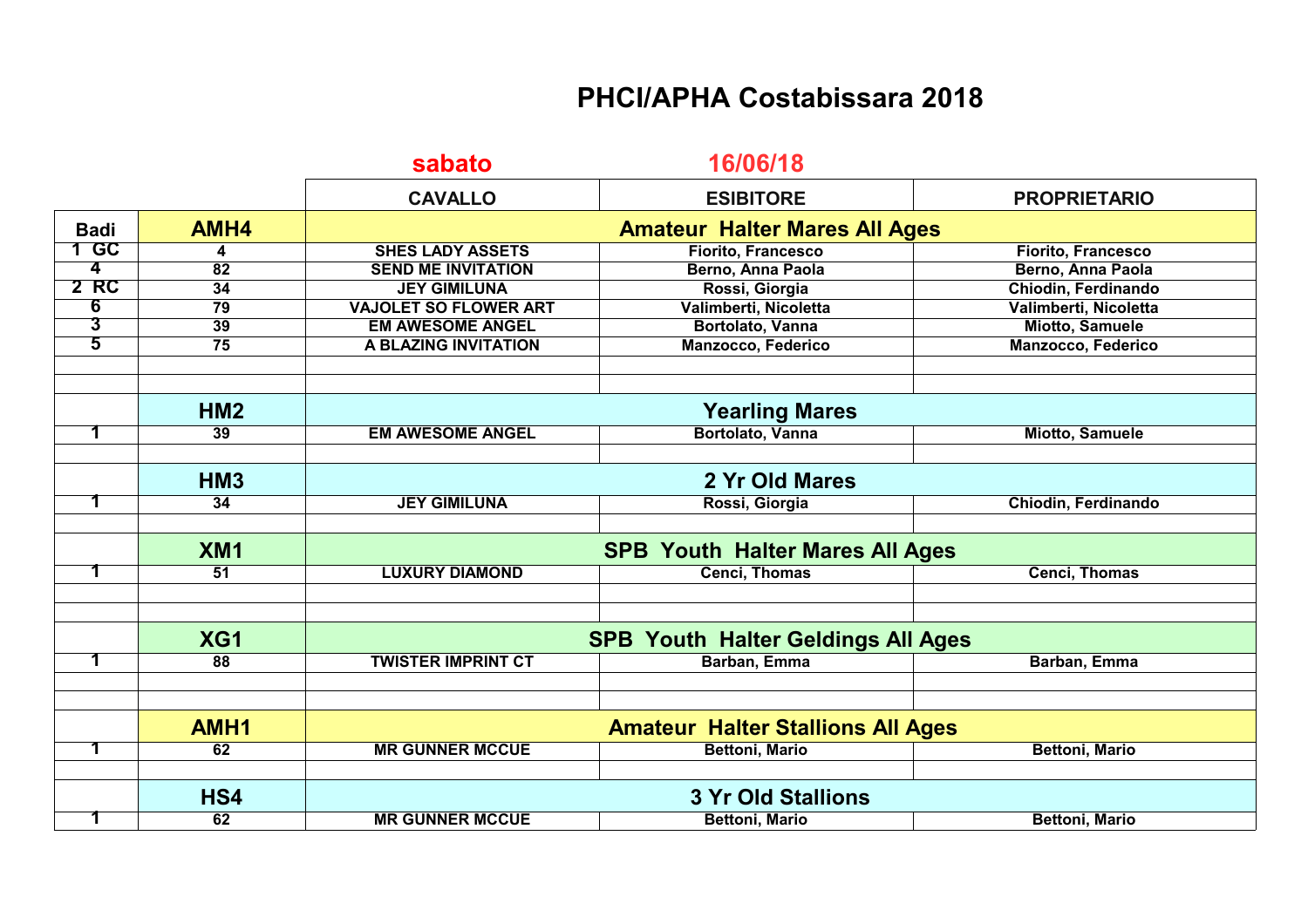|                | <b>OTCC</b>      | Color Class, One Yr & Older - All Sexes                                             |                           |                            |
|----------------|------------------|-------------------------------------------------------------------------------------|---------------------------|----------------------------|
| 1              | 34               | <b>JEY GIMILUNA</b>                                                                 | Rossi, Giorgia            | Chiodin, Ferdinando        |
| $\overline{3}$ | 62               | <b>MR GUNNER MCCUE</b>                                                              | <b>Bettoni, Mario</b>     | <b>Bettoni, Mario</b>      |
| $\overline{2}$ | 4                | <b>SHES LADY ASSETS</b>                                                             | Fiorito, Chiara Joyce     | <b>Fiorito, Francesco</b>  |
|                |                  |                                                                                     |                           |                            |
|                | ASH1             | <b>Amateur Showmanship All Ages</b>                                                 |                           |                            |
| 3              | $\overline{22}$  | <b>SLASH SENSATIONS</b>                                                             | Mel, Lorenza              | Mel, Lorenza               |
|                | 79               | <b>VAJOLET SO FLOWER ART</b>                                                        | Valimberti, Nicoletta     | Valimberti, Nicoletta      |
| $\overline{2}$ | 4                | <b>SHES LADY ASSETS</b>                                                             | <b>Fiorito, Francesco</b> | <b>Fiorito, Francesco</b>  |
| 4              | $\overline{82}$  | <b>SEND ME INVITATION</b>                                                           | Berno, Anna Paola         | Berno, Anna Paola          |
|                |                  |                                                                                     |                           |                            |
|                |                  |                                                                                     |                           |                            |
|                | XSH1             | <b>SPB Youth Showmanship 18 &amp; Under</b>                                         |                           |                            |
| 2              | 51               | <b>LUXURY DIAMOND</b>                                                               | <b>Cenci, Thomas</b>      | <b>Cenci, Thomas</b>       |
|                | 88               | <b>TWISTER IMPRINT CT</b>                                                           | Barban, Emma              | Barban, Emma               |
|                |                  |                                                                                     |                           |                            |
|                |                  |                                                                                     |                           |                            |
|                | $LLN3 + BLL3$    | Yearling & 2 Yr Old Longe Line + SPB Yearling & 2 Yr Old Longe Line                 |                           |                            |
| 1              | 34               | <b>JEY GIMILUNA</b>                                                                 | Rossi, Giorgia            | <b>Chiodin, Ferdinando</b> |
| $\overline{2}$ | 39               | <b>EM AWESOME ANGEL</b>                                                             | Bortolato, Vanna          | <b>Miotto, Samuele</b>     |
|                |                  |                                                                                     |                           |                            |
|                |                  |                                                                                     |                           |                            |
|                | ALL1 + ABL2      | Amateur Yearling & 2 Yr Old Longe Line + SPB Amateur Yearling & 2 Yr Old Longe Line |                           |                            |
| 4              | 75               | A BLAZING INVITATION                                                                | Manzocco, Federico        | <b>Manzocco, Federico</b>  |
| $\overline{2}$ | 82               | <b>SEND ME INVITATION</b>                                                           | Berno, Anna Paola         | Berno, Anna Paola          |
| $\overline{3}$ | 39               | <b>EM AWESOME ANGEL</b>                                                             | Bortolato, Vanna          | <b>Miotto, Samuele</b>     |
| 1              | $\overline{34}$  | <b>JEY GIMILUNA</b>                                                                 | Rossi, Giorgia            | Chiodin, Ferdinando        |
|                |                  |                                                                                     |                           |                            |
|                | BPH <sub>1</sub> | <b>Hunter Under Saddle All Ages</b>                                                 |                           |                            |
| $\mathbf 1$    | 79               | <b>VAJOLET SO FLOWER ART</b>                                                        | Maggi, Paola              | Valimberti, Nicoletta      |
|                |                  |                                                                                     |                           |                            |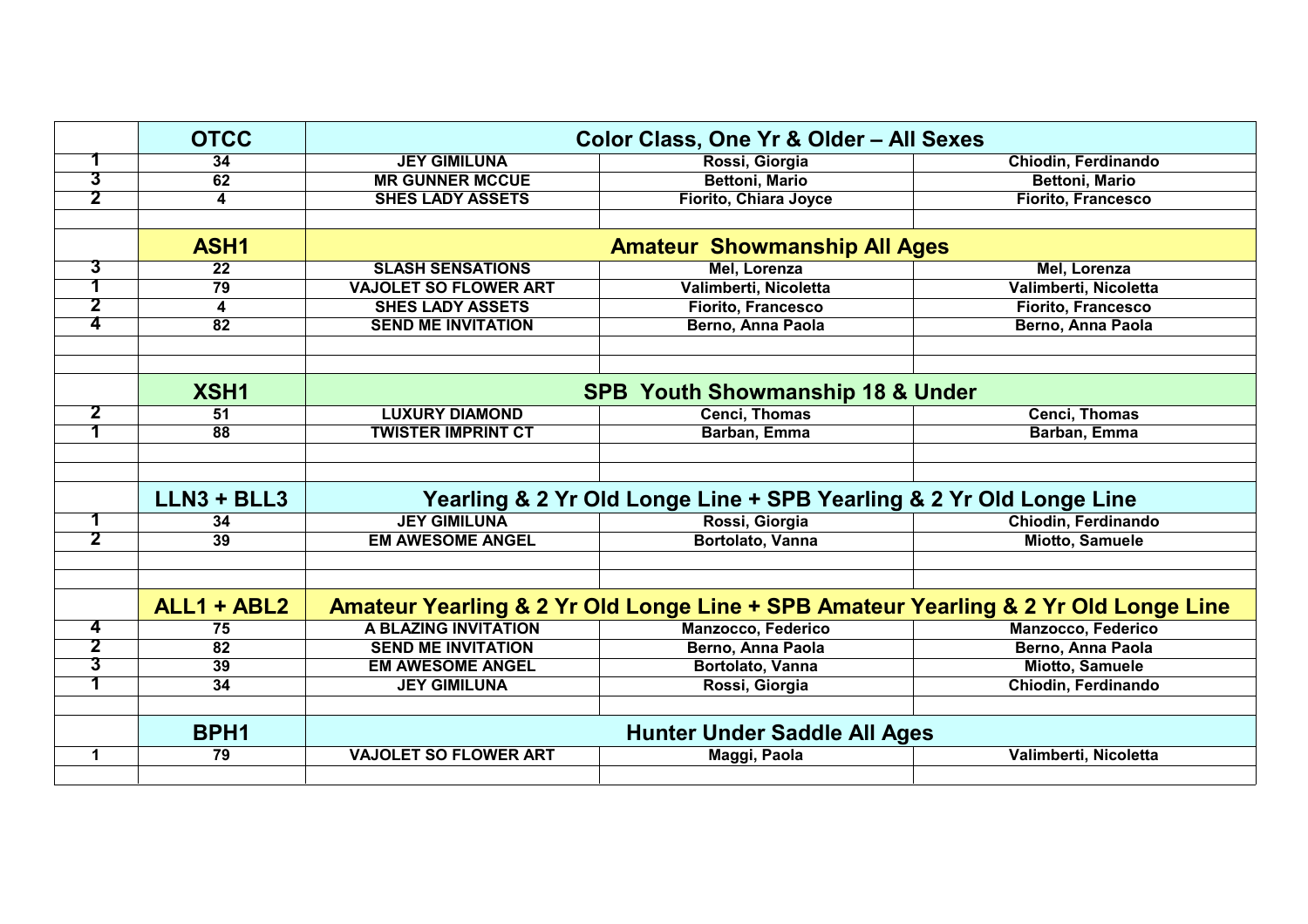|                |                 | domenica                                     | 17/06/18                                             |                       |  |
|----------------|-----------------|----------------------------------------------|------------------------------------------------------|-----------------------|--|
|                |                 | <b>CAVALLO</b>                               | <b>ESIBITORE</b>                                     | <b>PROPRIETARIO</b>   |  |
| <b>Badi</b>    | AH <sub>1</sub> | <b>Amateur Western Horsemanship All Ages</b> |                                                      |                       |  |
| 1              | 4               | <b>SHES LADY ASSETS</b>                      | Fiorito, Francesco                                   | Fiorito, Francesco    |  |
| $\mathbf{2}$   | $\overline{79}$ | <b>VAJOLET SO FLOWER ART</b>                 | Valimberti, Nicoletta                                | Valimberti, Nicoletta |  |
|                |                 |                                              |                                                      |                       |  |
|                |                 |                                              |                                                      |                       |  |
|                | XH <sub>1</sub> |                                              | <b>SPB Youth Western Horsemanship 18 &amp; Under</b> |                       |  |
| $\mathbf{1}$   | 51              | <b>LUXURY DIAMOND</b>                        | <b>Cenci, Thomas</b>                                 | <b>Cenci, Thomas</b>  |  |
| $\overline{2}$ | $\overline{88}$ | <b>TWISTER IMPRINT CT</b>                    | Barban, Emma                                         | Barban, Emma          |  |
|                |                 |                                              |                                                      |                       |  |
|                |                 |                                              |                                                      |                       |  |
|                | WP <sub>1</sub> | <b>Western Pleasure All Ages</b>             |                                                      |                       |  |
| $\mathbf 1$    | 91              | <b>ROCK INVITATION TR</b>                    | Simeoni, Ivan                                        | <b>Transit Farm</b>   |  |
|                |                 |                                              |                                                      |                       |  |
|                |                 |                                              |                                                      |                       |  |
|                | <b>BWP1</b>     |                                              | <b>SPB Western Pleasure All Ages</b>                 |                       |  |
| $\mathbf{2}$   | 88              | <b>TWISTER IMPRINT CT</b>                    | Barban, Emma                                         | Barban, Emma          |  |
| 3              | $\overline{51}$ | <b>LUXURY DIAMOND</b>                        | <b>Cenci, Thomas</b>                                 | <b>Cenci, Thomas</b>  |  |
| $\mathbf 1$    | 64              | <b>ROLL SENSATION TR</b>                     | Gazzola, Moira                                       | <b>Transit Farm</b>   |  |
|                |                 |                                              |                                                      |                       |  |
|                |                 |                                              |                                                      |                       |  |
|                | AWP1            | <b>Amateur Western Pleasure All Ages</b>     |                                                      |                       |  |
| $\mathbf 1$    | 91              | <b>ROCK INVITATION TR</b>                    | Gazzola, Moira                                       | <b>Transit Farm</b>   |  |
| 3              | 22              | <b>SLASH SENSATIONS</b>                      | Mel, Lorenza                                         | Mel, Lorenza          |  |
| 4              | 4               | <b>SHES LADY ASSETS</b>                      | <b>Fiorito, Francesco</b>                            | Fiorito, Francesco    |  |
| $\mathbf{2}$   | $\overline{43}$ | <b>LIGHTNING INVITATION</b>                  | Zoccarato, Claudio                                   | Zoccarato, Claudio    |  |
|                |                 |                                              |                                                      |                       |  |
|                |                 |                                              | Lead Line (3-8 years old) (not approved)             |                       |  |
| 1              | 22              | <b>SLASH SENSATIONS</b>                      | Simeoni, Kendra                                      | Mel, Lorenza          |  |
| 1              | $\overline{43}$ | <b>LIGHTNING INVITATION</b>                  | Zoccarato, Filippo                                   | Zoccarato, Claudio    |  |
|                |                 |                                              |                                                      |                       |  |
|                |                 |                                              |                                                      |                       |  |